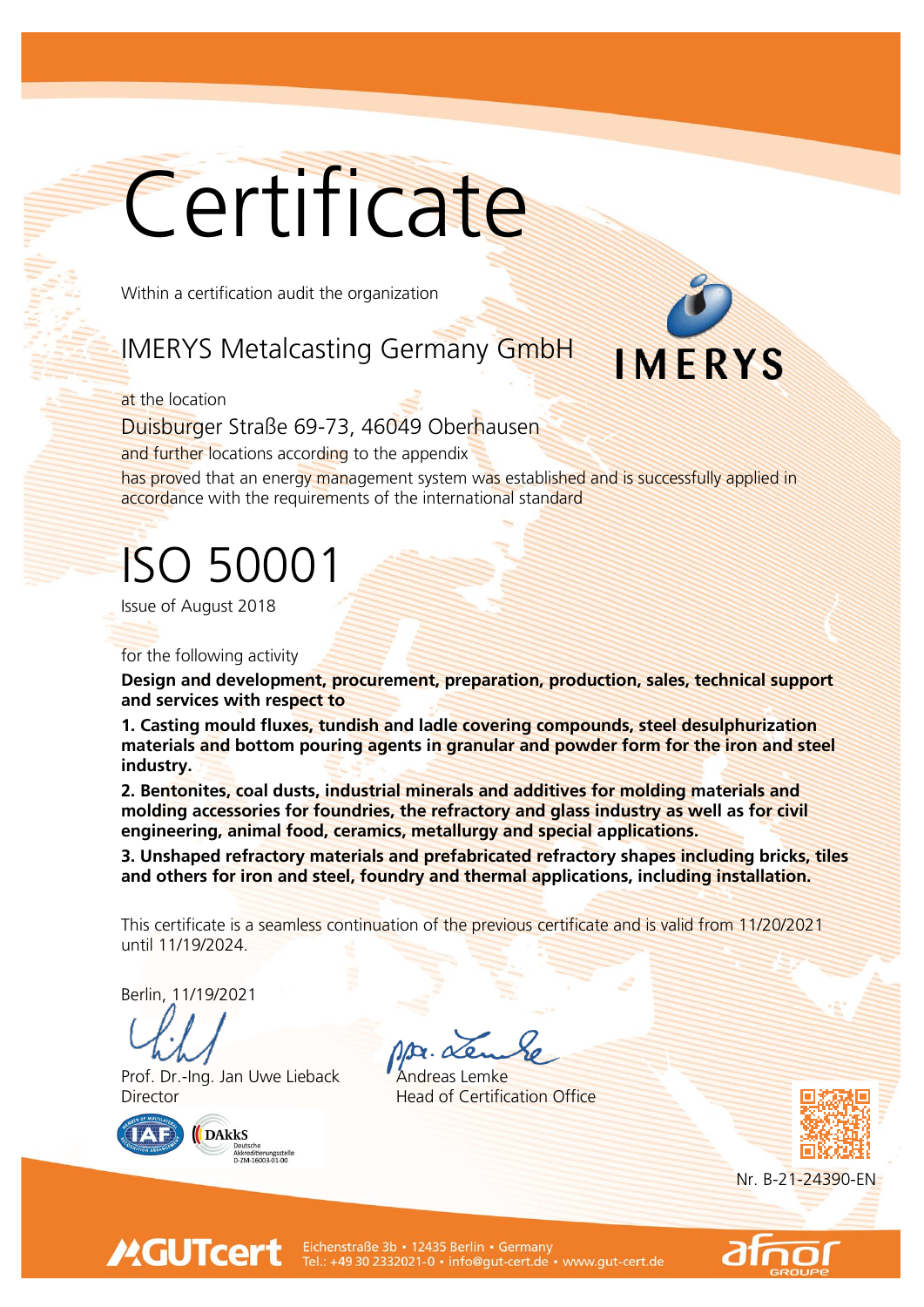**The scope of the certificate No. B-21-24390-EN for the organization** 

### **IMERYS Metalcasting Germany GmbH**

**covers the following locations:**

**MGUTcert** 

| No.            | <b>Address</b>                              | Location                                                                             | <b>Scope</b>                                                                                                                                                                                                                                                                                                                                                                 |
|----------------|---------------------------------------------|--------------------------------------------------------------------------------------|------------------------------------------------------------------------------------------------------------------------------------------------------------------------------------------------------------------------------------------------------------------------------------------------------------------------------------------------------------------------------|
| 1              | Duisburger Straße 69-73<br>46049 Oberhausen | <b>IMERYS Metalcasting</b><br>Germany GmbH<br>Central office and plant<br>Oberhausen | Design, manufacturing and sales of<br>casting mould fluxes, tundish and ladle<br>covering compounds, steel<br>desulphurization materials and bottom<br>pouring agents in granular and powder<br>form for the iron and steel industry,<br>including technical support and<br>services.                                                                                        |
| $\overline{2}$ | Friedrich-List-Platz 1<br>04103 Leipzig     | <b>IMERYS Metalcasting</b><br><b>Germany GmbH</b><br>% Calderys Deutschland<br>GmbH  | Sales of unshapes refractory materials<br>and prefabricates refractory shapes.                                                                                                                                                                                                                                                                                               |
| $\overline{3}$ | Straßheimer Str. 3<br>61169 Friedberg       | <b>IMERYS Metalcasting</b><br><b>Germany GmbH</b><br>% Calderys Deutschland<br>GmbH  | Sales of unshapes refractory materials<br>and prefabricates refractory shapes.                                                                                                                                                                                                                                                                                               |
| 4              | In der Sohl 122<br>56564 Neuwied            | <b>IMERYS Metalcasting</b><br><b>Germany GmbH</b><br>% Calderys Deutschland<br>GmbH  | Development, construction, production,<br>sales and installation of unshaped<br>refractory materials and prefabricated<br>refractory shapes for iron and steel,<br>foundry and thermal applications,<br>including installation services.                                                                                                                                     |
| 5              | Schäferstraße 35<br>44147 Dortmund          | <b>IMERYS Metalcasting</b><br><b>Germany GmbH</b>                                    | Design, production and sales of<br>thermocarbon as powders and liquids<br>to be applied as <b>binder</b> in refractories,<br>pastillation and toll processing.                                                                                                                                                                                                               |
| 6              | Am Bergbaumuseum 4<br>09376 Oelsnitz        | <b>IMERYS Metalcasting</b><br>Germany GmbH                                           | Development, procurement,<br>preparation, production, application<br>consulting, sales and service with<br>respect to bentonites and other<br>industrial minerals for metal casting<br>moulds in the foundry market, for the<br>refractory industry as well as for civil<br>engineering, the glass industry, ceramic<br>industry, metallurgy and for special<br>applications |

**page 2 of 3**

Eichenstraße 3b • 12435 Berlin • Germany<br>Tel.: +49 30 2332021-0 • info@gut-cert.de • www.gut-cert.de